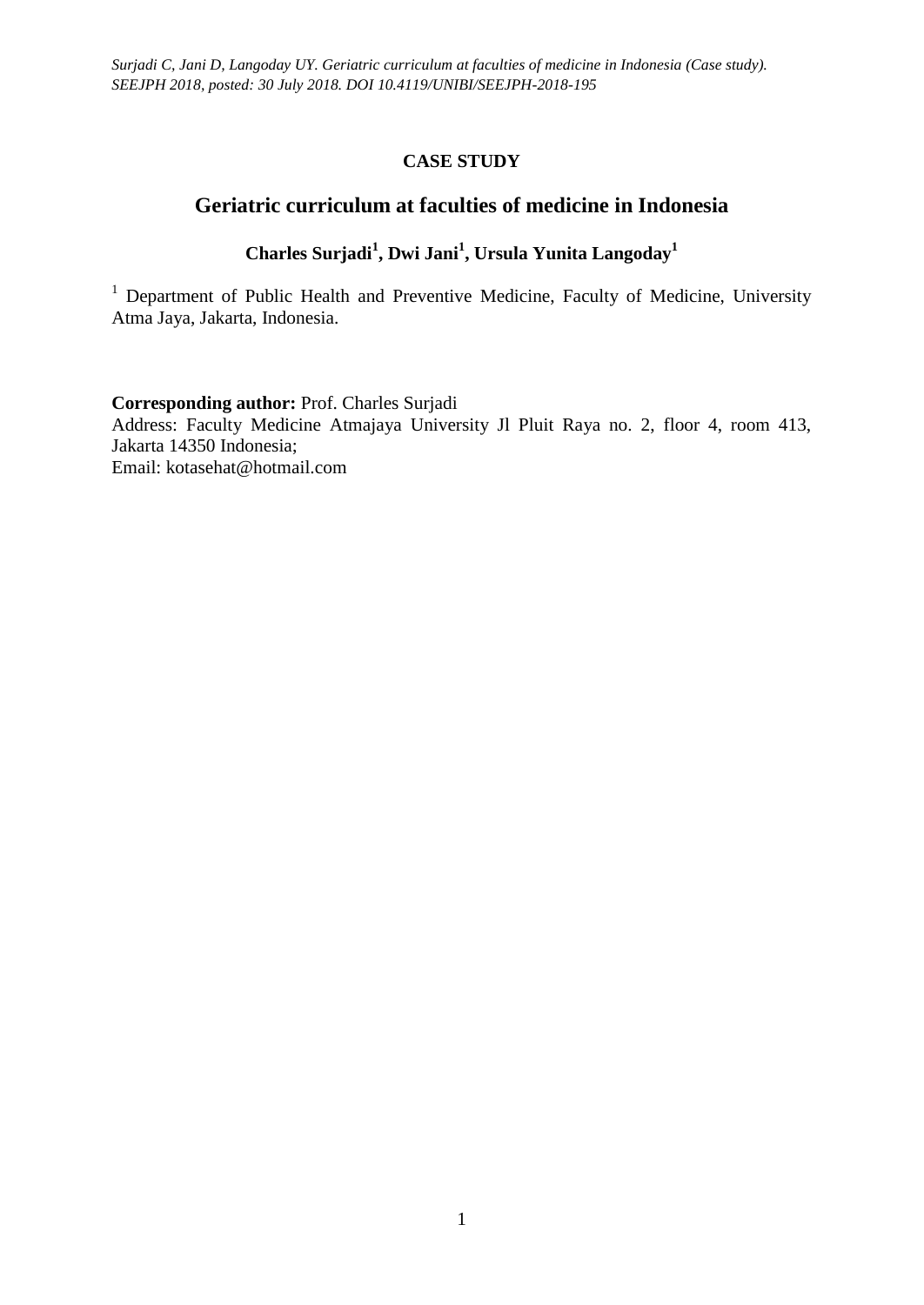*Surjadi C, Jani D, Langoday UY. Geriatric curriculum at faculties of medicine in Indonesia (Case study). SEEJPH 2018, posted: 30 July 2018. DOI 10.4119/UNIBI/SEEJPH-2018-195*

### **Abstract**

**Aim:** In Indonesia, the elderly population is growing rapidly and will comprise 35 million in 2035. The aim of this study was to assess how geriatric training is organised in medical faculties in Indonesia.

Methods: In 2017, we asked through questionnaires the vice deans of the faculties of medicine about their perceptions towards health and ageing and how they organized the geriatric training in their respective schools. Overall, we obtained data from 32 out of 71 (45.1%) faculties of medicine.

**Results:** All respondents perceived geriatrics as an important issue for faculties of medicine. Only 12 (37.5%) faculties employ geriatric specialists, 28 (87.5%) teach geriatrics at the undergraduate level, and 12 (40.6%) at postgraduate level, whereas 4 (12.5%) universities teach at specialty level. Conversely, at undergraduate level, only 18 (64.2%) faculties include the 'geriatric giants', and 5 (17.8%) include ageism. There are 13 (46.4%) geriatric classes implemented through skill laboratories, 5 (17.8%) through geriatric policlinics, and 4 (14.3%) through geriatric wards.

**Conclusion:** Attention to geriatric training among medical schools in Indonesia has to be improved. At national level, there should be a more specific formulation of geriatric competencies and how they can be operationalised. Geriatric training is recommended to prepare lecturers in medical faculties. Related to the content of aging curriculum, geriatric issues, attitudes towards aging, and ageism should be addressed.

*Keywords: faculty of medicine, geriatric competency, Indonesia, teaching geriatrics.* 

**Conflict of interest**: None.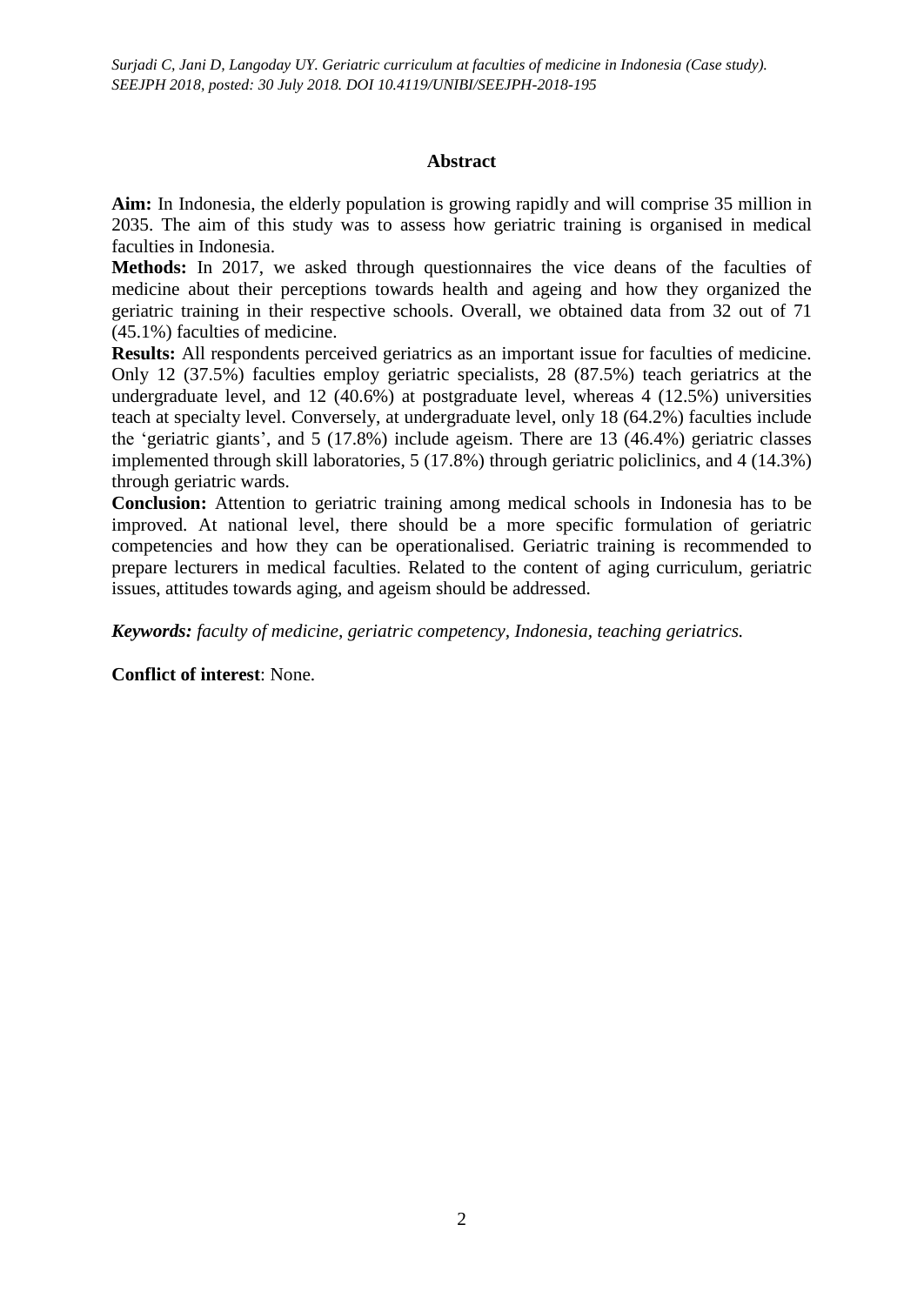## **Introduction**

In Indonesia, better health, due to improved economic and social conditions, has resulted in longer life and in consequence an ageing population. In 2010, there were 18.1 million elderly people (>60 years) in Indonesia. In the year 2035, this number is predicted to be around 48.2 million or, 15.8% of the overall population (1). The World Health Organization (WHO) strongly advocates for all future medical doctors the need to be well-trained in caring of older people (2).

Currently, students need to acquire knowledge about how to treat older people from an interdisciplinary point of view (2). Issues regarding education on geriatrics and the related competencies are also the concern of medical associations such as the Society for Family Physicians and the Association of Gerontology Higher Education (AGHE), while the Association of International Gerontology and Geriatrics (IAGG) pays more attention to specific themes as e.g. the relationship between generations, but also on advanced teaching methods (3-9). On the other hand, WHO develops manuals for primary care facilities which provide friendly services for the elderly (10).

Our aim was to assess how geriatric training is organised in medical faculties in Indonesia. More specifically, we asked the vice deans of academic affairs pertinent to the faculties of medicine in Indonesia about the way they organise training on geriatrics in their respective schools.

## **Methods**

Based on the list of addresses and emails from deans' offices and the Ministry of Education, we sent a questionnaire by post, email, and by phone to secretariats of the vice deans for key academic affairs of all medical faculties in Indonesia.

The questionnaire developed for this study consists of two main instruments. The general questionnaire inquired about characteristics of the persons completing the questionnaire (including information on sex, education, age and belonging to the medical profession or not). The specific questionnaire included questions regarding their perception of problems concerning the health of elderly people, whether they have taught Geriatrics at undergraduate and postgraduate level and how they organised this training.

The 6-pages questionnaire included some open-ended options and had already been tried out at the dean's office of Atma Jaya University and at the Neurological Department and Internal Medicine Department there by lecturers responsible for geriatric topics to look for inconsistencies and problems of understanding. Based on this validation exercise, some revisions were done to make the questionnaire simpler and easier to be answered. For the current study, descriptive statistics are presented.

### **Results**

We were able to get data from 32 out of 71 (45.1 %) faculties of medicine in Indonesia (Table 1). All respondents perceived geriatrics as an important issue for the faculties of medicine. Only 12 (37.5 %) faculties employ geriatric specialists, and 22 (68.8%) suggested that geriatrics should be integrated into the specialisation for internal medicine; 10 (31.3%) faculties consider that geriatrics is a discipline which needs participation from other medical disciplines. At present, 28 (87.5%) faculties teach geriatric topics at the undergraduate level but only 13 (40.6 %) schools teach this discipline at the doctoral level.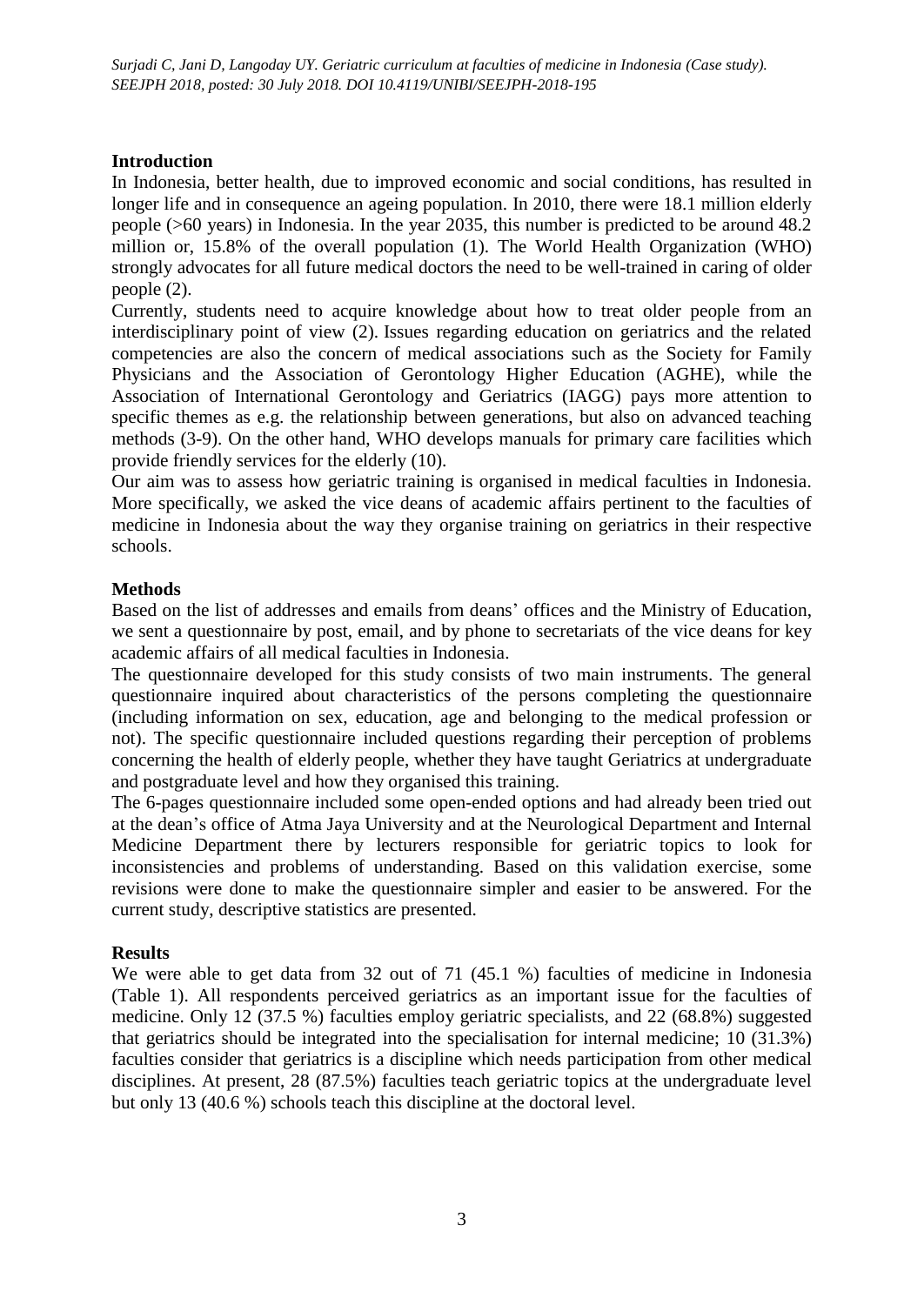| <b>Variable</b>                                                             | <b>Number</b> | Percentage |
|-----------------------------------------------------------------------------|---------------|------------|
| Perceived geriatrics should get attention in the medical faculty            | 32            | 100.0      |
| Employed a geriatric specialist                                             | 12            | 37.5       |
| Geriatrics should be integrated into the department of internal<br>medicine | 22            | 68.8       |
| Geriatrics need participation of other disciplines                          | 10            | 31.3       |
| Training at undergraduate level                                             | 28            | 87.5       |
| Training at doctoral level                                                  | 13            | 40.6       |
| Training at specialty level                                                 | 4             | 12.5       |

**Table 1. Geriatric training at the faculties of medicine in Indonesia (N=32)**

For the undergraduate level, we asked whether the faculties have a specific objective related to geriatric training. Overall, there are 9 (32.1 %) schools which have developed a proper syllabus (Table 2). Related to specific issues of ageing, there are only 18 (64.3%) schools which include the 'geriatric giants', 5 (17.8%) include ageism and attitudes towards aging. In relation to the method of teaching geriatrics there are 13 (46.4%) classes supported by skill laboratories, 5 (17.8 %) through outpatient geriatric clinics, and 4 (14.3%) through geriatric wards.

**Table 2. Teaching Geriatrics at the undergraduate level of medicine in Indonesia (N=28)**

| <b>Present Situation</b>                           | <b>Number</b> | <b>Percentage</b> |
|----------------------------------------------------|---------------|-------------------|
| There is a syllabus on geriatrics                  |               | 32.1              |
| 'Geriatric giants' have been taught                | 18            | 64.3              |
| Ageism has been taught                             |               | 17.9              |
| Geriatrics include education in skill laboratories |               | 46.4              |
| Have a geriatric policlinic                        |               | 17.8              |
| Have a geriatric ward                              |               | 14.3              |

### **Discussion**

In Indonesia, at the national level, there are few standard sets of competencies for medical doctors, e.g. for dentists formulated in 2012 by the Indonesian Medical Council (11). Geriatrics are not specifically mentioned although students should be able to solve those problems of old age as part of their skills.

Curricula in Indonesia should be focused around the four pillars of learning i) *learning to know*, ii) *learning to do,* iii) *learning to live together,* and iv) *learning to be*. In an inputprocess-outcomes framework, curricular content, textbooks, and learning materials are among the major teaching inputs as a dimension of quality education (12). However, a policy framework is needed that encourages geriatric training formats but is missing in Indonesia. Examples of structured training and corresponding sets of competencies can be found in the international literature e.g. in Canada (4), The United States (13), or Taiwan (14): Taiwanese educators have developed and implemented several methods in the framework of a National Project for Excellence in Geriatric Care Education:

 Curricula development for innovative teaching and learning consisting of a) Curriculum development and goals b) Curricula content and certification, for undergraduate as well as for postgraduate programmes.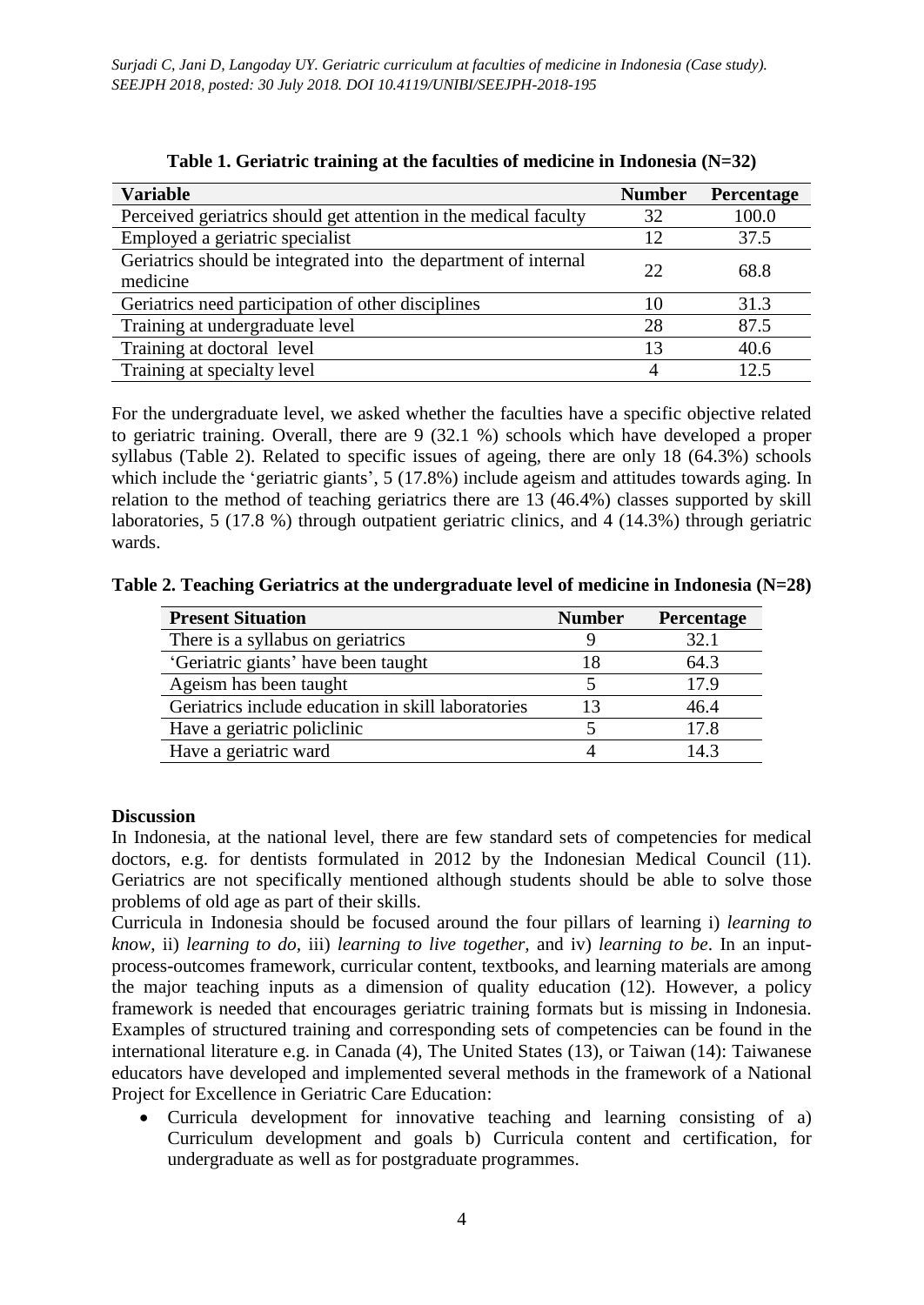Excellence in teaching and learning: a) Problem-based learning, b) Geriatric care practicum, c) Research practicum, d) Learning by visiting rounds.

In summary, it is recommended to include into the formal training by a gerontologist a clerkship in geriatrics which has to be supported at the national, the faculty and the individual level through national guidelines. In some American faculties of medicine, blended learning has been introduced with web-based modules, interactive videogames, and face to face learning such as ward rounds, case conferences, meet the team, community practice through nursing home and home visits  $(13)$ .

In the United States it is recommended that nine or more geriatric physicians are employed at a faculty of medicine; this criterion was met in 30% of medical schools in 2000 and in 49% in 2010. The main topics taught included geriatric syndromes and geriatric assessment (15).

Minimum geriatric competencies for medical students are presented in Table 3. Four criteria were used as guiding principles:

i) Competencies should focus on issues that really matter to health outcomes of elderly people.

ii) Competencies should be discussed before the start of one's internship.

iii) The total number of content domains and competencies should be limited, with no more than 5-8 domains, and no more than 3-5 competencies in each.

iv) The competencies should be similar to quality indicators in that they are the 'floor' behaviours and could be taught and evaluated at any medical school (16).

| <b>World Geriatric and</b><br><b>Gerontology Association (17)</b> | Canada (3)                      | <b>United States (16)</b>    |
|-------------------------------------------------------------------|---------------------------------|------------------------------|
| 1. Medication Management                                          | 1. Cognitive Impairment         | 1. Medication Management     |
| 2. Cognitive and Behavioural                                      | 2. Functional Impairment        | 2. Cognitive and Behavioural |
| <b>Disorders</b>                                                  | 3. Falls Balance and Gate       | <b>Disorders</b>             |
| 3. Self Care Capacity                                             | Disorder                        | 3. Self Care Capacity        |
| 4. Falls, Balance, Gait                                           | 4. Medication Management        | 4. Falls, Balance, Gait      |
| <b>Disorders</b>                                                  | 5. Biological of Aging and      | <b>Disorders</b>             |
| 5. Health Care Planning and                                       | <b>Atypical Presentation of</b> | 5. Health Care Planning and  |
| Promotion                                                         | <b>Diseases</b>                 | Promotion                    |
| 6. Atypical Presentation of                                       | 6. Adverse Event                | 6. Atypical Presentation of  |
| Disease                                                           | 7. Urinary Incontinence         | Disease                      |
| 7. Palliative Care                                                | 8. Transition of Care           | 7. Palliative Care           |
| 8. Hospital Care For Elders                                       | 9. Health Care planning         | 8. Hospital Care For Elders  |

#### **Table 3. Minimum geriatric competencies for medical students**

#### *Conclusion*

Attention of geriatric training among medical schools in Indonesia should be improved. At national level there should be a more specific formulation on geriatric competency and how it could be implemented. Also, there should be advocacy and awareness campaigns. Geriatric training in medical faculties should include lectures and practical sessions. Related to the content of geriatric curricula, topics on 'geriatric giant', attitudes towards aging and ageism should be addressed.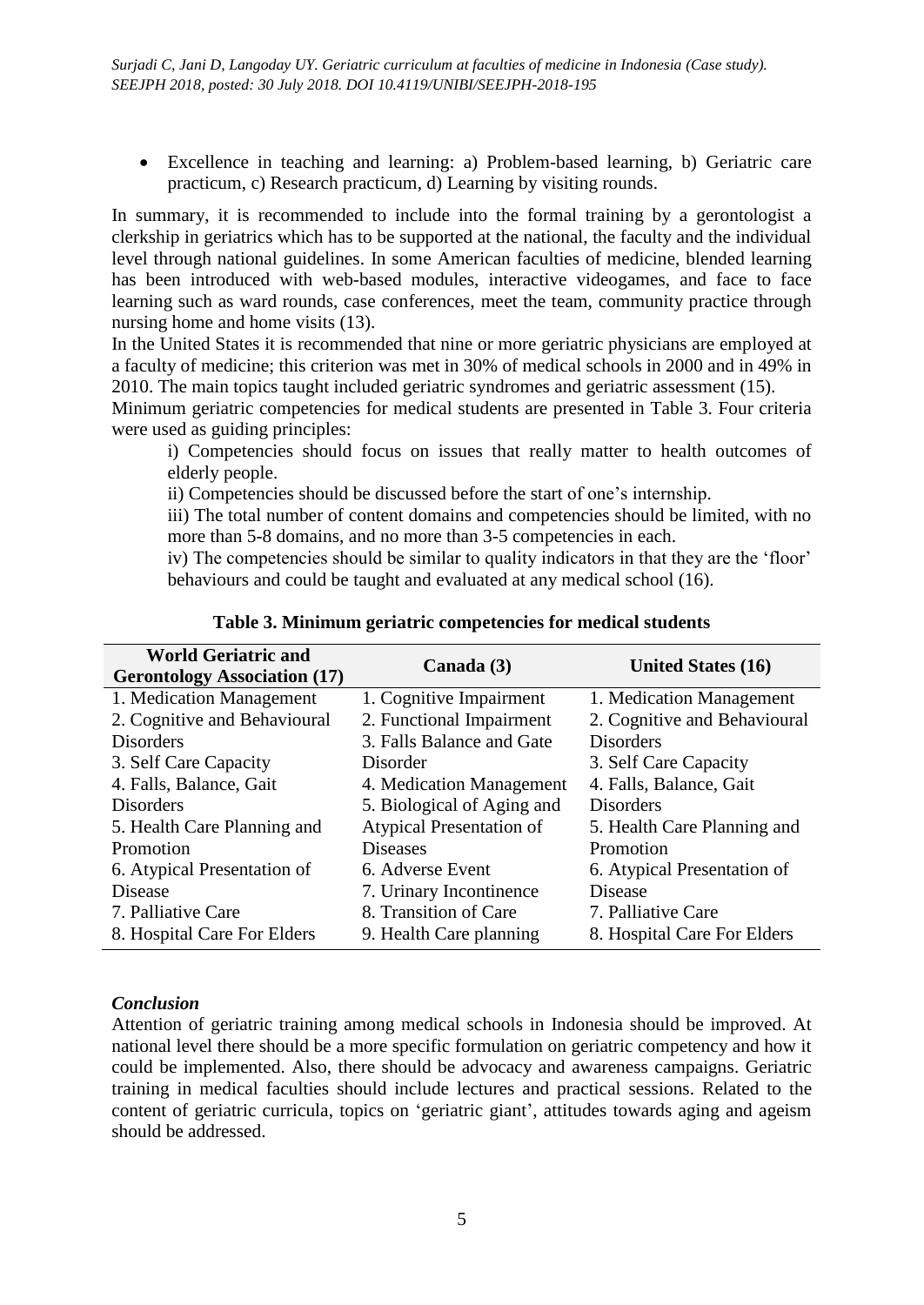*Surjadi C, Jani D, Langoday UY. Geriatric curriculum at faculties of medicine in Indonesia (Case study). SEEJPH 2018, posted: 30 July 2018. DOI 10.4119/UNIBI/SEEJPH-2018-195*

## **References**

- 1. United Nations Population Fund (UNFPA) Indonesia. Indonesia on the Threshold of Population Ageing. Monograph Series No. 1, July 2014.
- 2. Keller I, Makipaa A, Kalenscher T, Kalache A. Global Survey on Geriatrics in the Medical Curriculum. Geneva, World Health Organization; 2002.
- 3. Williams BC, Warshaw G, Fabiny AR, Lundebjerg N, Medina-Walpole A, et al. Medicine in the 21<sup>st</sup> Century: Recommended Essential Geriatrics Competencies for Internal Medicine and Family Medicine Residents. J Grad Med Educ 2010;2:373-83.
- 4. Parmar J. Core Competencies in the Care of Older Persons for Canadian Medical Students. Can Geriatr J 2009;12.
- 5. AGHE. November 2014. Gerontology Competencies For Under Graduate and Graduate Education. [http://www.aghe.org/images/aghe/competencies/gerontology\\_competencies.pdf](http://www.aghe.org/images/aghe/competencies/gerontology_competencies.pdf) (accessed: July 20, 2018).
- 6. Gordon A. British Geriatrics Society Recommended Curriculum in Geriatric Medicine for Medical Undergraduates, 2013. British Geriatrics Society; 2013. http://www.bgs.org.uk/pdf\_cms/trainees/2013\_undergrad\_med\_curriculum.docx (accessed: July 20, 2018).
- 7. Just JM, Schulz C, Bongartz M, Schnell MW. Palliative care for the elderly developing a curriculum for nursing and medical students. BMC Geriatrics 2010;10:66.
- 8. Olson T, Stoehr J, Shukla A, Moreau T. A Needs Assessment of Geriatric Curriculum in Physician Assistant Education. Perspect Phys Assist Educ 2003;14:208-13.
- 9. Igenbergs E, Deutsch T, Frese T, Sandholzer H. Geriatric assessment in undergraduate geriatric education - a structured interpretation guide improves the quantity and accuracy of the results: a cohort comparison. BMC Med Educ 2013;13:116.
- 10. Strano-Paul L. Effective Teaching Methods for Geriatric Competencies. Geront Geriat Educ 2011;32:342-9.
- 11. Indonesia Medical Council. Indonesia Dental Professional Education Standard. Jakarta 2012.
- 12. UNESCO 2004. EFA Global Monitoring Report. Paris: UNESCO Press; 2005.
- 13. G Duque, O Demontiero. Evaluation of a blended learning model in geriatric medicine a succesfull learning experiences to medical students Austral J Ageing 2013;32:103-9.
- 14. Lee M-C, Yen C-H, Ho RFC, Wang C-C, Tang Y-J, Liao W-C, et al. National project for excellence in geriatric care education—A comprehensive, innovative and practical program for undergraduate and graduate students in Taiwan. J Clin Gerontol Geriatr 2010;1:12-6.
- 15. Meteos-Nozal J C-JA, Ribera Casado JM. A systematic review of surveys on undergraduate teaching of Geriatrics in medical schools in the XXI century. Eur Geriat Med 2014;5:119-24.
- 16. Leipzig RM, Granville L, Simpson D, Anderson MB, Sauvigné K, Soriano RP. Keeping granny safe on July 1: a consensus on minimum geriatrics competencies for graduating medical students. Acad Med 2009;84:604-10.